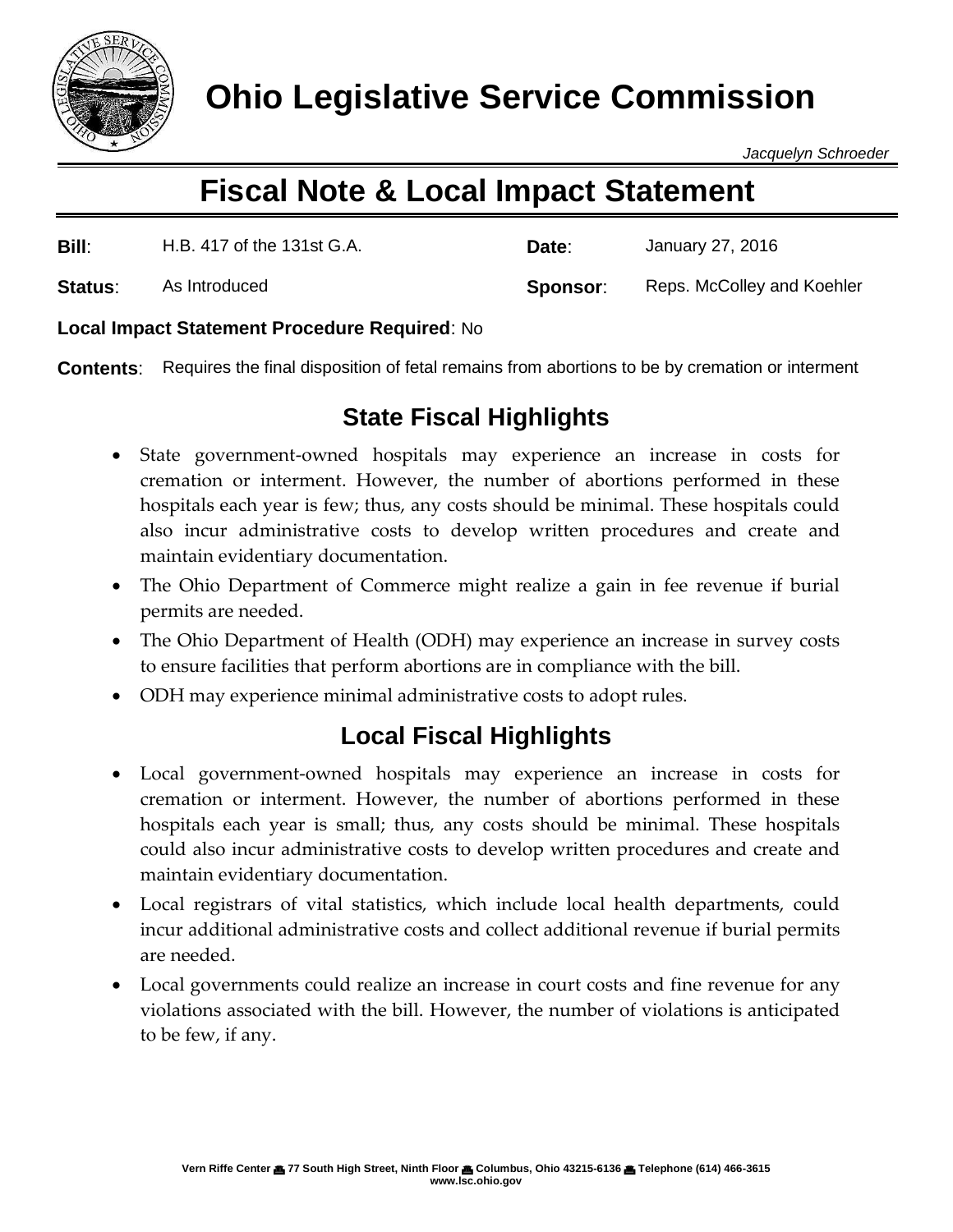#### **Detailed Fiscal Analysis**

The bill requires that the final disposition of fetal remains from an abortion be by cremation or interment. The bill grants a pregnant woman who has an abortion the right to determine whether the disposition of the fetal remains shall be by cremation or interment. To exercise this right, the woman must express the determination in writing, using a form prescribed by the Director of the Ohio Department of Health (ODH). A minor woman may exercise this right after first obtaining parental consent or after a court has issued an order authorizing the abortion without parental consent. The bill requires that a pregnant woman who is under 18 years of age, unmarried, and unemancipated must obtain parental consent to the final disposition determination she makes. The Director of Health is required to prescribe the notification form for final disposition determinations and also the parental consent form. ODH must adopt rules pertaining to the provisions of the bill. As a result, ODH may experience minimal administrative costs. Currently, ODH is responsible for conducting on-site inspections/surveys of ambulatory surgical centers for compliance with state and federal rules and regulations. If ODH needs to ensure compliance with the bill's requirements regarding fetal disposition, ODH could do so through the current survey process at minimal additional costs. However, ODH does not license or survey hospitals. According to ODH, 115 hospitals in Ohio provide obstetrics and gynecology units or maternity units. The cost to survey each of these hospitals is estimated to be approximately \$600 per hospital.

The bill prohibits an abortion facility from releasing fetal remains until it obtains a final disposition determination, and if applicable, parental consent. An abortion facility is prohibited from making arrangements for the cremation or interment of fetal remains unless the final disposition determination directs the cremation or interment or unless no final disposition determination is made and a reasonable time has elapsed after the abortion was performed or induced. Additionally, the abortion facility is required to maintain evidentiary documentation demonstrating the date and method of the disposition of all fetal remains from abortions performed or induced in the facility. The facility is also required to have written policies and procedures regarding cremation or interment of fetal remains. Government-owned hospitals<sup>1</sup> may experience a minimal increase in administrative costs to maintain this documentation and to develop written procedures.

The bill requires an abortion facility to pay the costs of the cremation or interment of fetal remains, unless the disposition determination indicates a method or process of cremation or interment that involves extraordinary expenses. If the pregnant woman wants a final disposition that involves some extraordinary expense, she is

 $\overline{a}$ 

<sup>&</sup>lt;sup>1</sup> According to ODH's hospital registry, there are currently 15 government-owned hospitals.